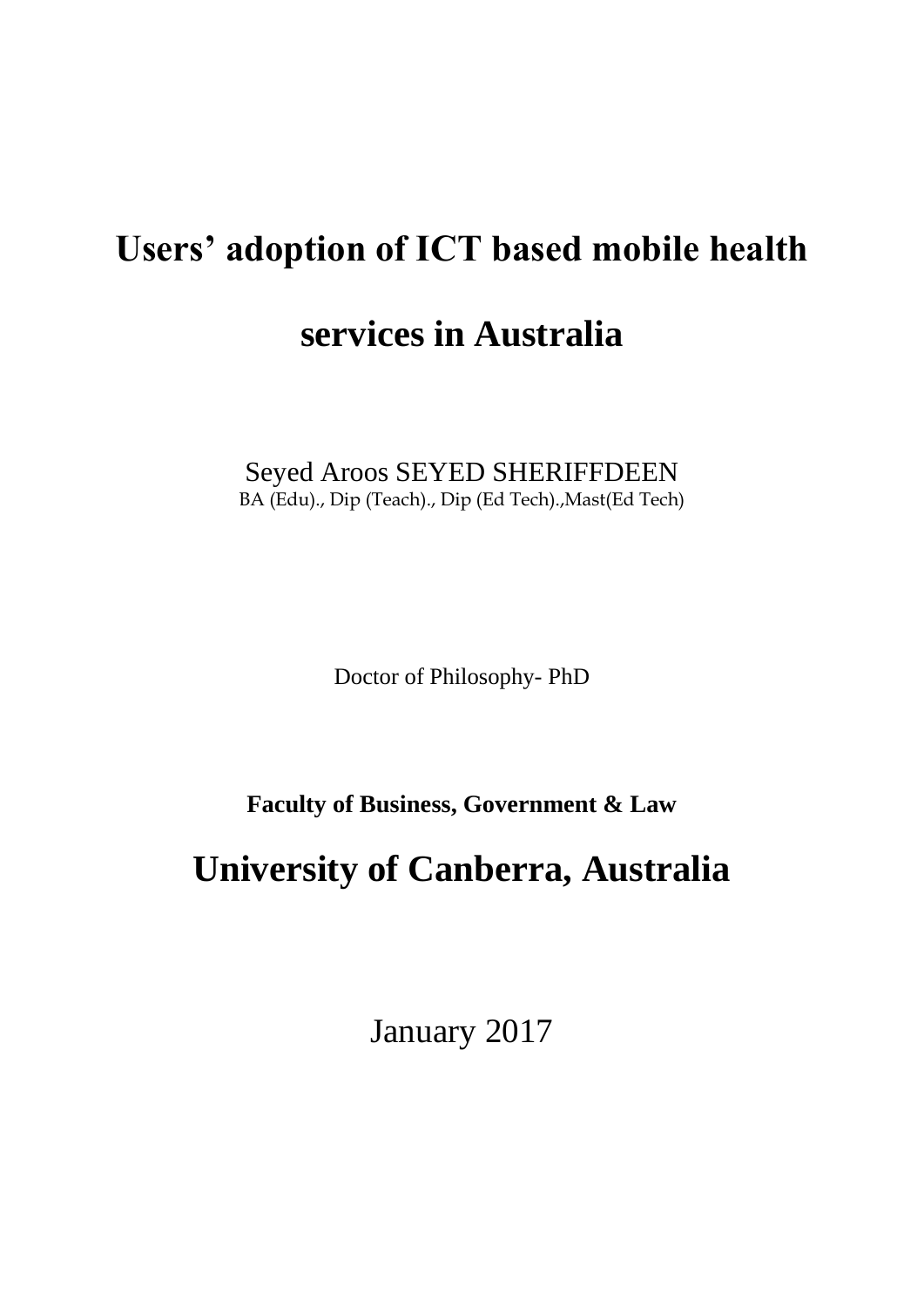# **Users' adoption of ICT based mobile health**

## **services in Australia**

RESEARCHER

### Seyed Aroos SEYED SHERIFFDEEN

PRIMARY SUPERVISOR

Dr Majharul Talukder PhD

SECONDARY SUPERVISOR

Professor Ali Quazi

A thesis submitted in total fulfilment of the requirements for the degree of

Doctor of Philosophy

**Faculty of Business, Government & Law**

## **University of Canberra, Australia**

January 2017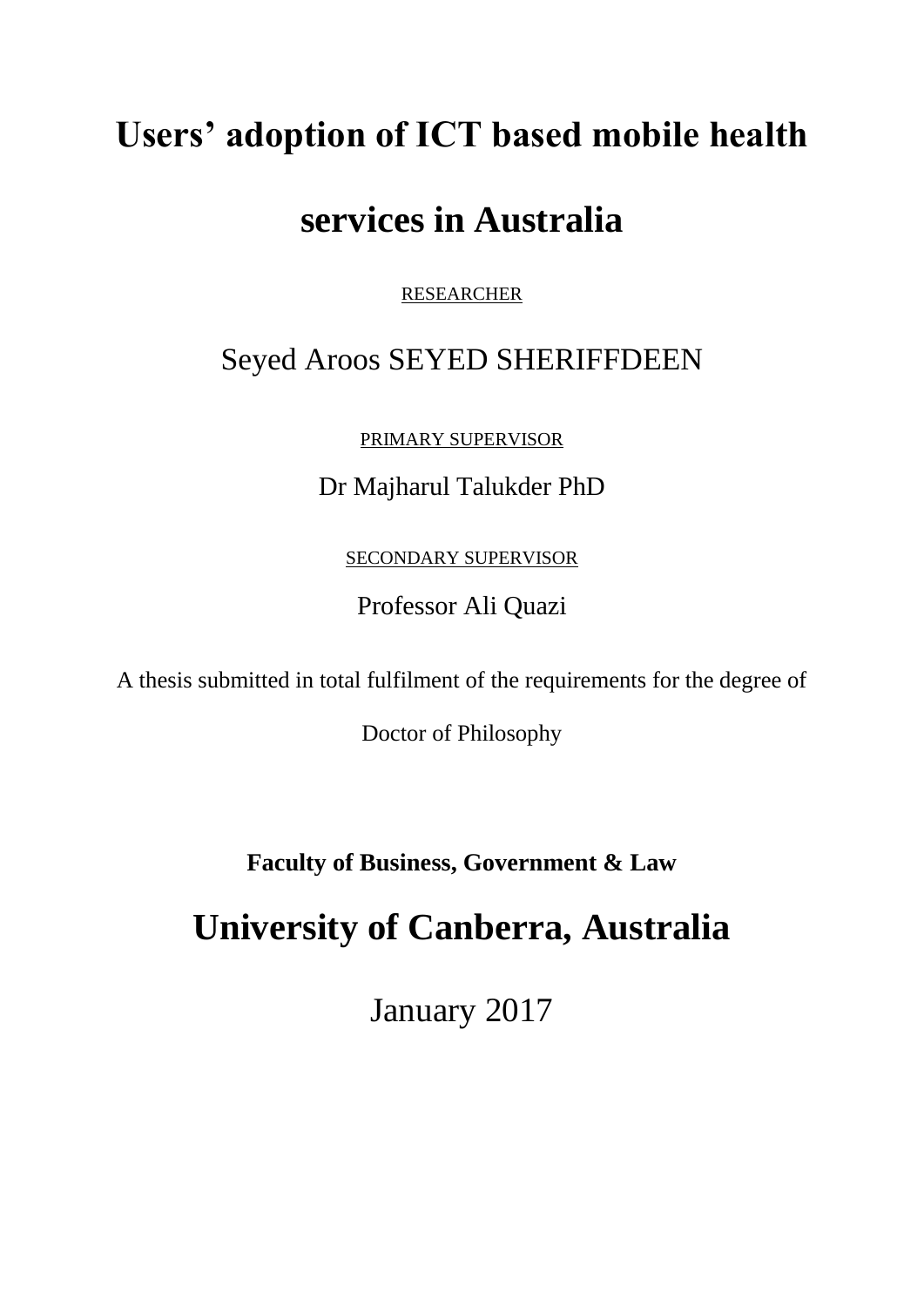#### **TABLE OF CONTENTS**

| 1.1   |  |
|-------|--|
| 1.2   |  |
| 1.3   |  |
| 1.4   |  |
| 1.4.1 |  |
| 1.4.2 |  |
| 1.5   |  |
| 1.6   |  |
|       |  |
|       |  |
| 2.1   |  |
| 2.2   |  |
| 2.2.1 |  |
| 2.2.2 |  |
| 2.2.3 |  |
| 2.2.4 |  |
| 2.2.5 |  |
| 2.2.6 |  |
| 2.2.7 |  |
| 2.3   |  |
| 2.4   |  |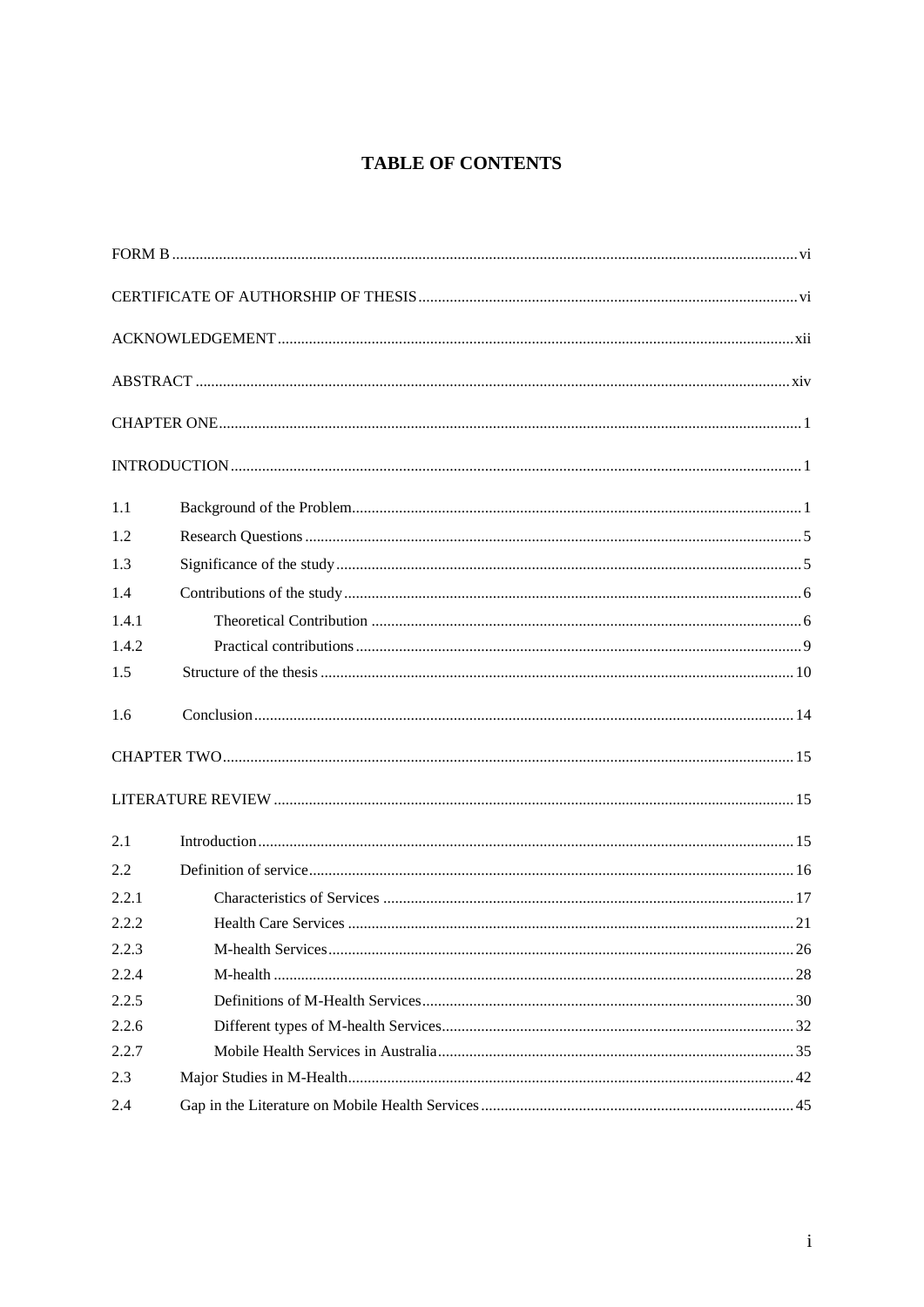| 3.1   |  |
|-------|--|
| 3.1.1 |  |
| 3.1.2 |  |
| 3.1.3 |  |
| 3.1.4 |  |
| 3.1.5 |  |
| 3.1.6 |  |
| 3.1.7 |  |
| 3.2   |  |

| 4.1    |  |
|--------|--|
| 4.2    |  |
| 4.3    |  |
| 4.3.1  |  |
| 4.3.2  |  |
| 4.3.3  |  |
| 4.3.4  |  |
| 4.3.5  |  |
| 4.3.6  |  |
| 4.3.7  |  |
| 4.3.8  |  |
| 4.3.9  |  |
| 4.3.10 |  |
| 4.3.11 |  |
| 4.3.12 |  |
| 4.3.13 |  |
| 4.3.14 |  |
| 4.3.15 |  |
| 4.3.17 |  |
| 4.4    |  |
| 4.5    |  |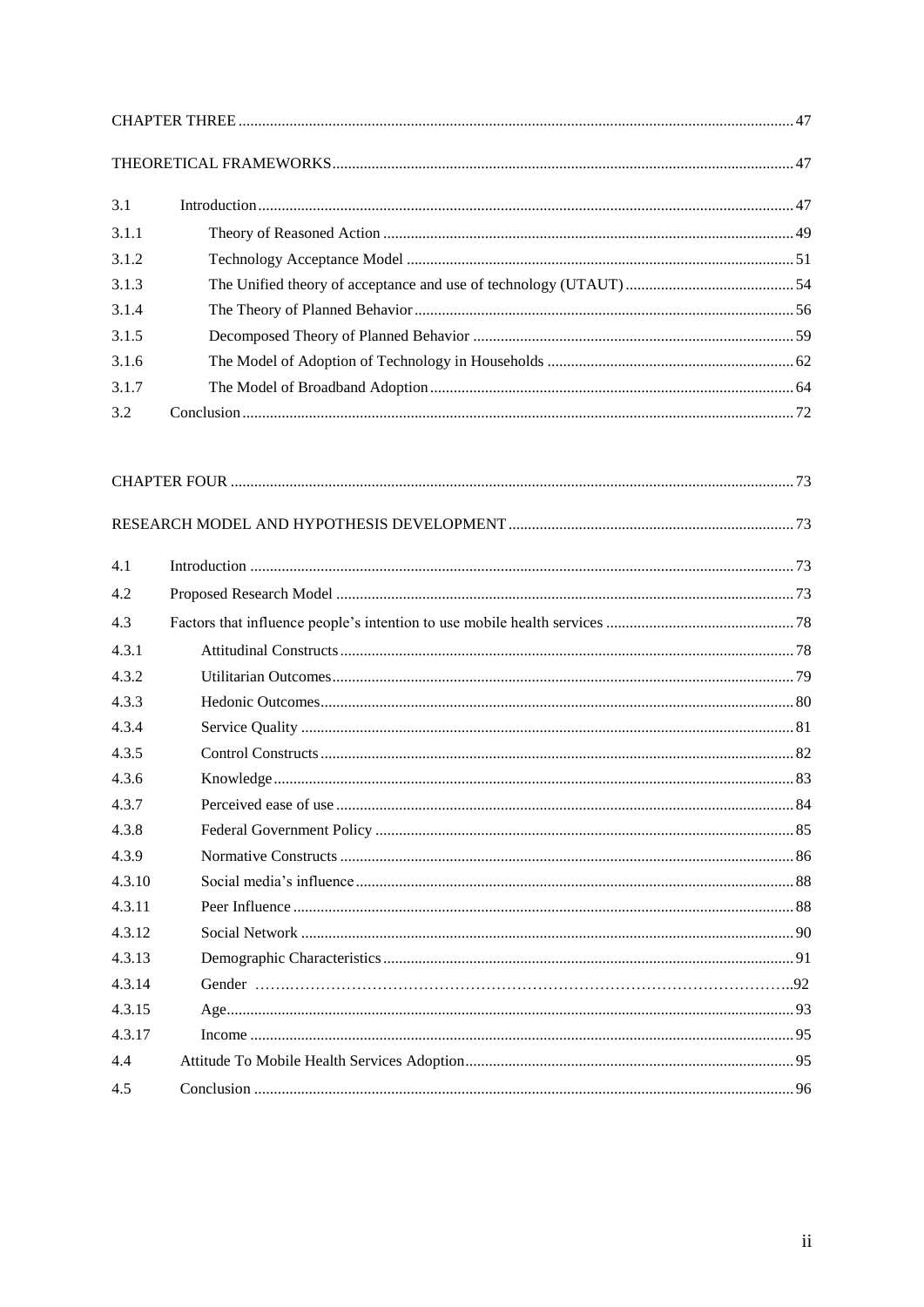| 5.1    |  |
|--------|--|
| 5.2    |  |
| 5.3    |  |
| 5.4    |  |
| 5.5    |  |
| 5.6    |  |
| 5.7    |  |
| 5.8    |  |
| 5.9    |  |
| 5.9.1  |  |
| 5.9.2  |  |
| 5.9.3  |  |
| 5.9.4  |  |
| 5.9.5  |  |
| 5.9.6  |  |
| 5.9.7  |  |
| 5.9.8  |  |
| 5.9.9  |  |
| 5.9.10 |  |
| 5.9.11 |  |
| 5.10   |  |
| 5.11   |  |
| 5.12   |  |
| 5.13   |  |
| 5.14   |  |
|        |  |
|        |  |
| 6.1    |  |
| 6.2    |  |
| 6.2.1  |  |
| 6.3    |  |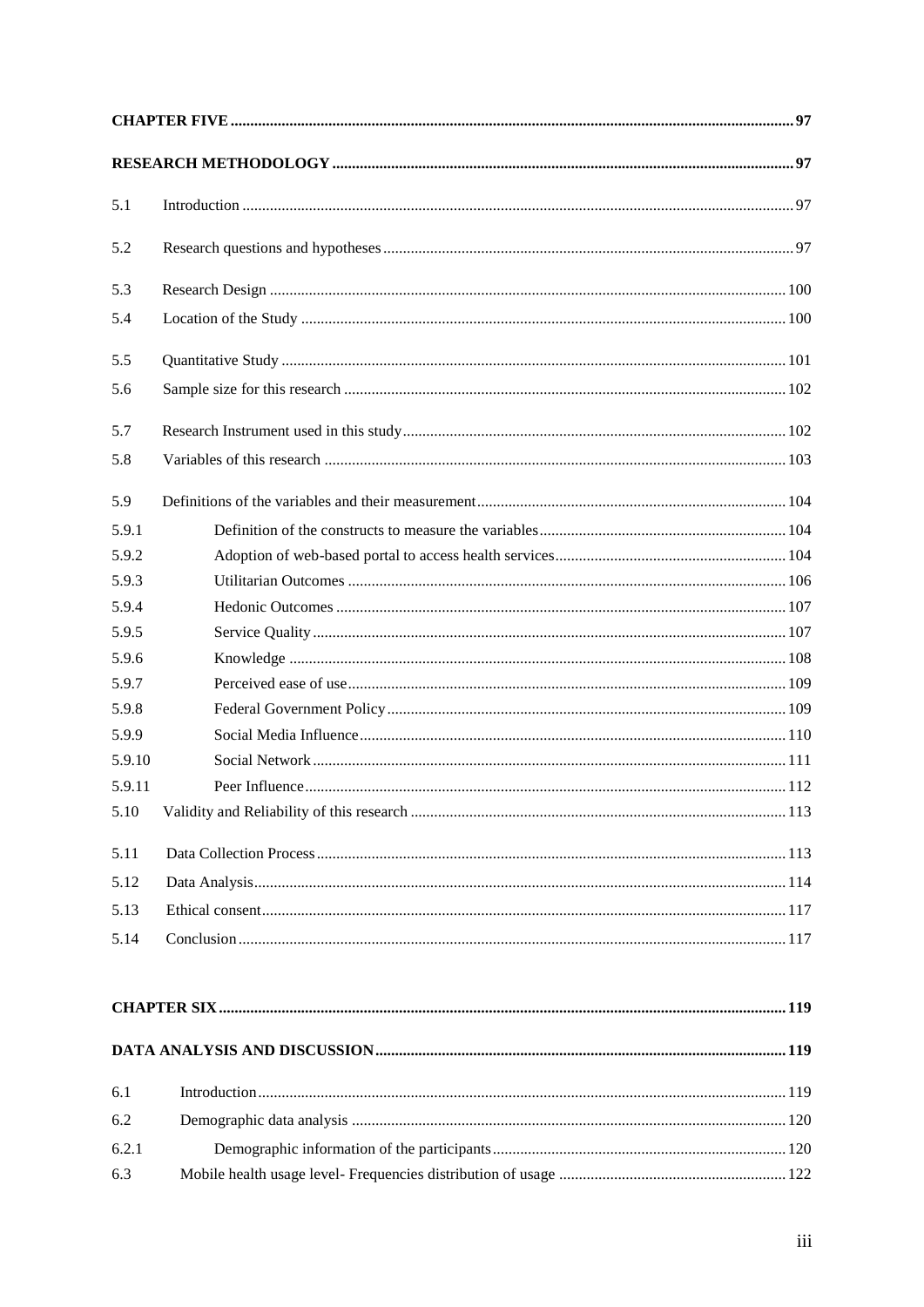|        | Frequency of using sophisticated elements of mobile health services each week by gender  128        |  |
|--------|-----------------------------------------------------------------------------------------------------|--|
|        |                                                                                                     |  |
|        |                                                                                                     |  |
|        |                                                                                                     |  |
|        |                                                                                                     |  |
|        | Frequency of using sophisticated elements of mobile health services per week by age 130             |  |
|        |                                                                                                     |  |
|        |                                                                                                     |  |
|        |                                                                                                     |  |
|        | Frequency of the features accessed on mobile health services per week by qualification 132          |  |
|        | Frequency of using sophisticated elements on mobile health services per week by qualification 132   |  |
|        |                                                                                                     |  |
|        |                                                                                                     |  |
|        |                                                                                                     |  |
|        | Frequency of the features accessed on mobile health services per week by monthly income  135        |  |
|        | Frequency of using sophisticated elements on mobile health services per week by monthly income  135 |  |
| 6.5    |                                                                                                     |  |
| 6.6    |                                                                                                     |  |
| 6.6.1  |                                                                                                     |  |
| 6.7    | Multiple regressions with attitude to adopt mobile health as a dependent variable  144              |  |
| 6.7.1  |                                                                                                     |  |
| 6.7.2  |                                                                                                     |  |
| 6.8    |                                                                                                     |  |
| 6.8.1  | One-way ANOVA Test for Behavioural Intention to adopt mobile health services by gender 150          |  |
| 6.8.2  | One-way ANOVA Test for Behavioural Intention to adopt mobile health by age 151                      |  |
| 6.8.3  | One-way ANOVA Test for Behavioural Intention to adopt mobile health by Income  153                  |  |
| 6.8.4  | One-way ANOVA Test for Behavioural Intention to adopt mobile health by Qualification  155           |  |
| 6.9    |                                                                                                     |  |
| 6.10   | Regression analysis for usage with attitudinal, individual and normative constructs  161            |  |
| 6.10.1 | Regression analysis for Attitudinal construct with attitude as a dependent variable  162            |  |
| 6.10.2 | Regression analysis for Control Construct with attitude as dependent variable  162                  |  |
| 6.11   |                                                                                                     |  |
|        |                                                                                                     |  |
| 6.12   |                                                                                                     |  |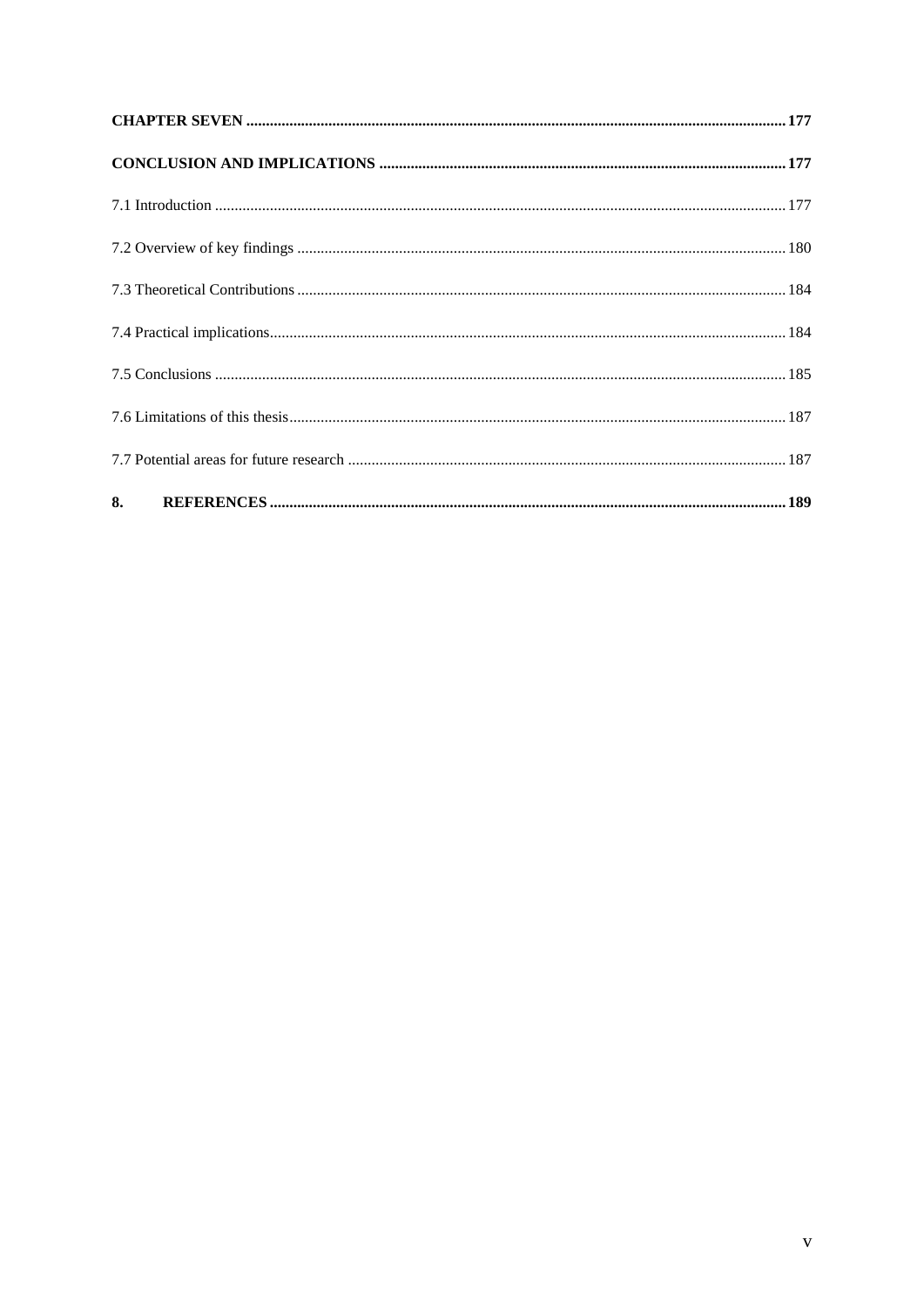### *DEDICATED TO MY BELOVED WIFE*

உடன் பிறப்புகள் **உதறி**த்தள்ளியபபோது எனக்கு ஆறுதல் தந்த எனது **அன் புத்**பதோழிக்கு இது சமர்ப்பணம்.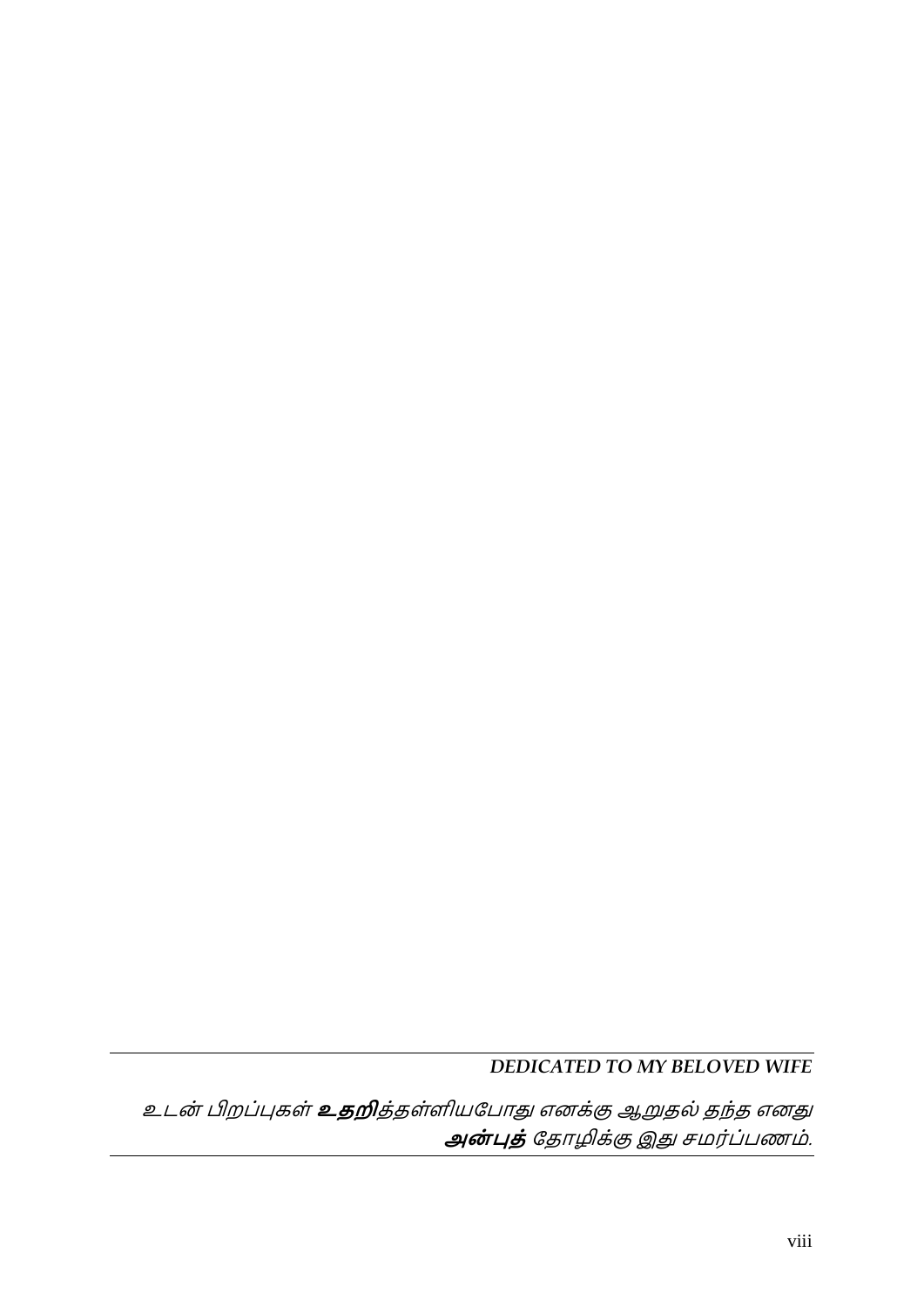#### **PUBLICATIONS**

- AroosSheriffdeen,S., Talukder,M., & Quazi,A. The impact of attitudinal influence on mobile health services in Australia. *Australasian Journal of Information System (Under Review).*
- AroosSheriffdeen,S., Talukder,M., & Quazi,A. Impact of mobile technology on elderly peoples' quality of life. *Australian Journal of Primary Health (Under Review).*
- AroosSheriffdeen,S., Talukder,M., & Quazi,A. Users' adoption of ICT based mobile health services in Australia. *Behaviour & Information Technology (Under Review).*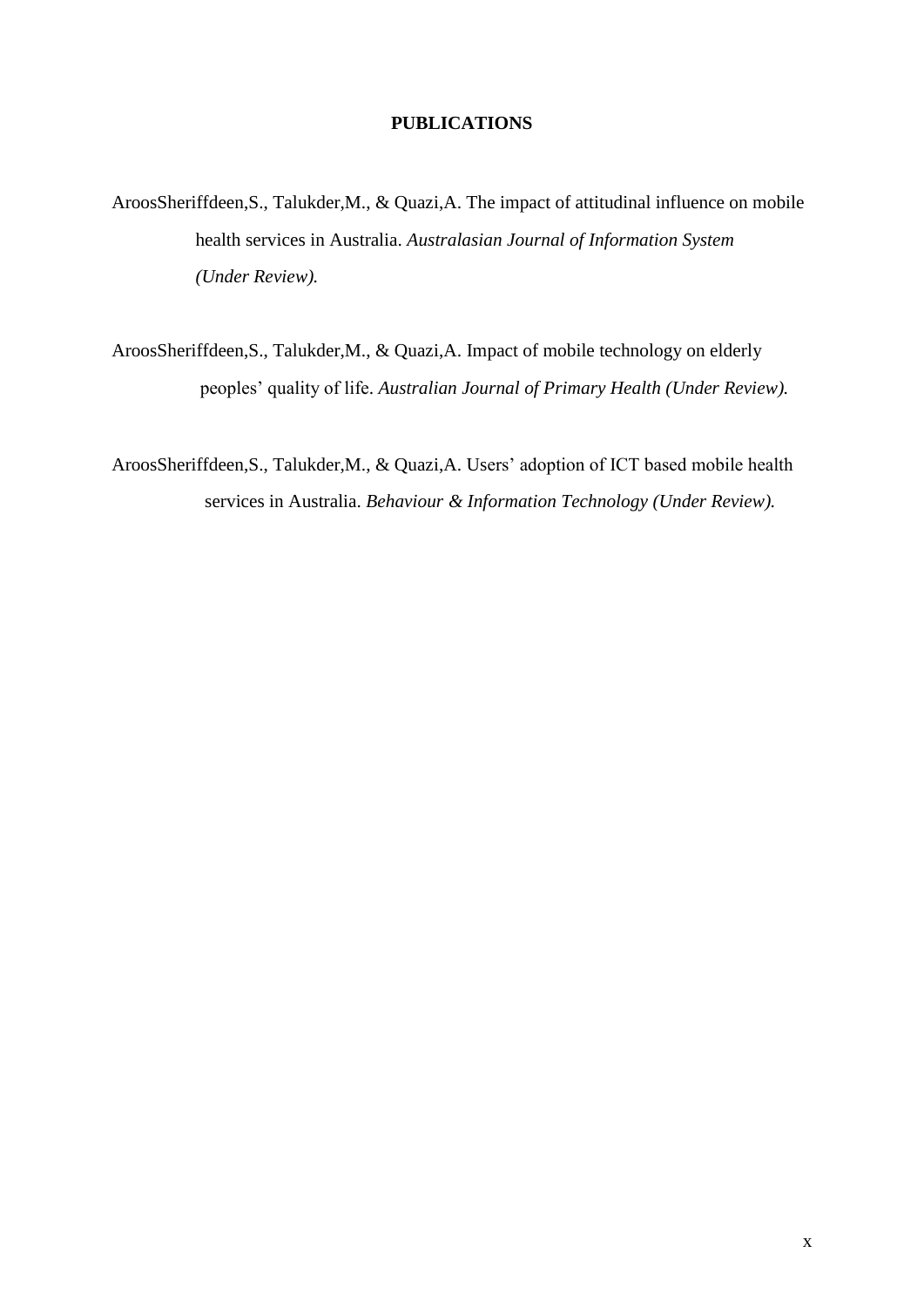### <span id="page-9-0"></span>**ACKNOWLEDGEMENT**

I like to thank my God almighty for enabling me to complete this thesis, without whose mercy would not have been possible to complete this thesis.

I owe a huge debt of thanks to my beloved late father and my mother whose constant dream was to see me as a professional. I appreciate your hard work and worries about my future, I always pray for you and your happiness.

My sincere thanks are to my Primary Supervisor Assistant Professor Majharul Talukder. Your smiling face and professional advice were a great source of inspiration to me. I did learn a lot from you. I consider myself lucky to have you as my supervisor. I like to extend my thanks also to my secondary supervisor Professor Ali Quazi for his pains taking evaluation of my work. He gave me valuable advice in a regular basis.

Moreover, my special thanks are to Fazmiya, the lady of patient with this hard personality. You are the lady from God. My special appreciations to Ashtar, Abbas and Marwa who sacrifices their time which I owe them as their father.

I thank the University of Canberra staff who gave their valuable time finding the resources for my research. I won't forget Shafura binti Mat Saman who devoted her time to check my works to give me valuable feedback. You are the lady with wisdom.

Also, my special thanks to Fazmiya and Shafura for their motivation and support. I cannot forget to thank Syafie, Sakina, Suleiman, Zainab, Sitty, Hidaya, Basariya and Amin who are my extended relatives.

My special thanks to my staff Orit Sabit, Brother Rizvi Aboobucker, Nissrine Mouheich, Sheroona, Eh Dar, Sar paw, Mai Nu, Paw thay Lar, Ywa, Mufthaz, Sheroona, Nur Khairiyya and Melika who took over some of my tasks on their shoulders to enable me to complete my research.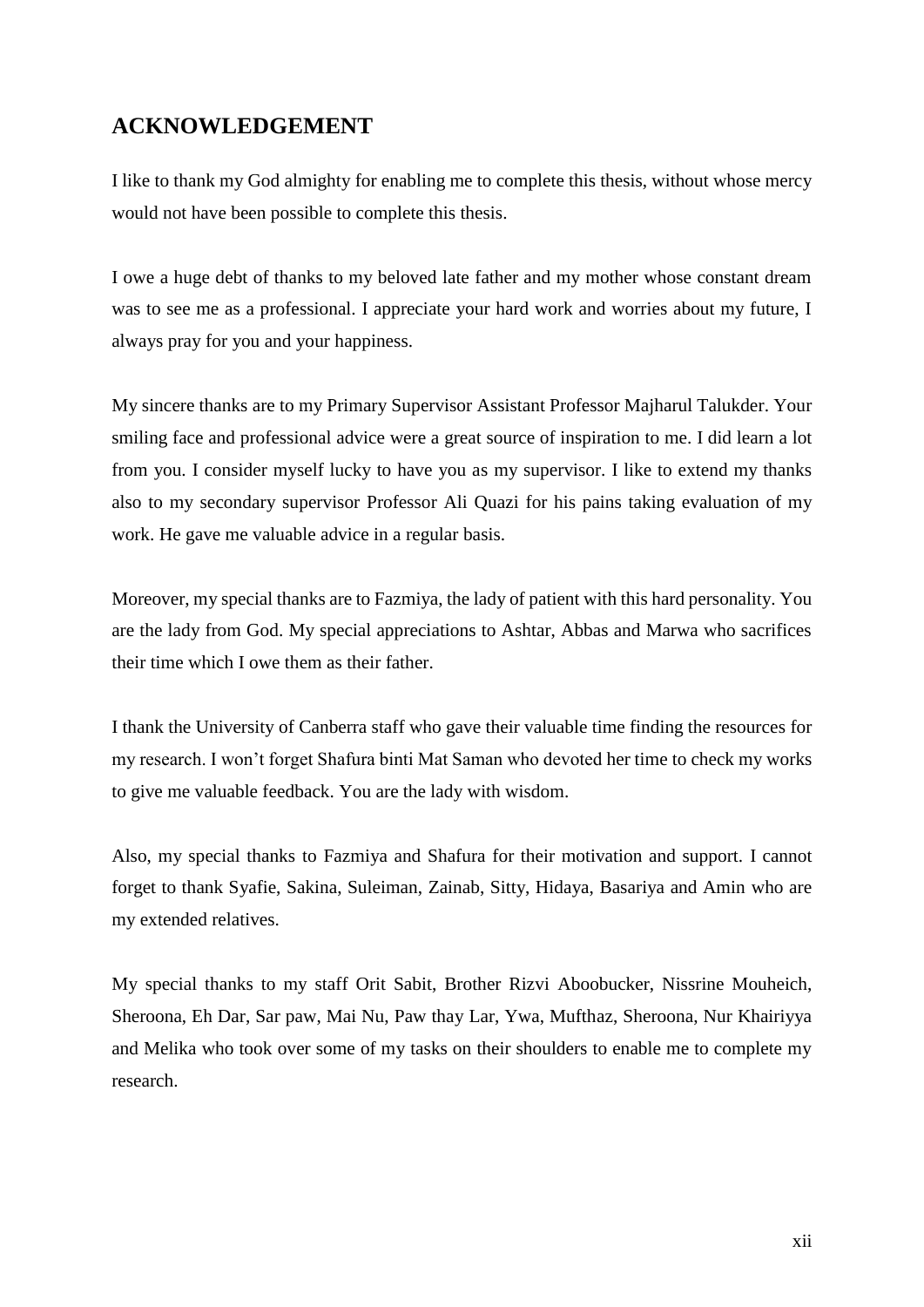#### **ABSTRACT**

<span id="page-10-0"></span>Advances in technology and people's changing lifestyles are the factors driving organizations to implement innovations for their businesses. However, only a certain percentage of the innovations are being accepted by customers and the rest of them are not enjoying proper acceptance as expected.

In 2011 the Australian federal government allocated \$466 million to a personally controlled health record system where hospitals, medical professionals and patients shared their medical records. Through this innovation Australians can access a summary of their health record at any time or anywhere, Australians can receive coordinated and holistic care because the patients' medical records can be viewed by any medical professionals when it is needed. Less paper-based records and errors, access to health care by remote communities and less hospitalization will emerge due to integrated care and improved management of chronic diseases.

Innovation in the healthcare sector will improve the quality of health care services in Australia. This initiative does not guarantee that people will adopt it immediately. The success of this government initiative relies on the willingness of people to accept this facility. Therefore, this research investigates the factors influencing the behavioural intention of people to adopt Mhealth services in Australia.

The purpose of this research is to identify the determinants of adopting this innovation empirically and to develop a new theoretical framework which explain the decision of Australian to adopt mobile health services. This research study provides and validates an enhanced model of mobile health adoption by considering the strength and weakness of existing previous research models. The theoretical framework for this proposed research is based on the theory of reasoned action (TRA), Technology acceptance model (TAM), theory of planned behavior (TPB), decomposed theory of planned behavior (DTPB), Model of adoption of technology in the household (MATH) and Model of broadband adoption (MBA). These research models have their own limitations and some were developed to examine only a particular type of innovation. Therefore, the enhanced model of this research include many modifications which were not in these previous models.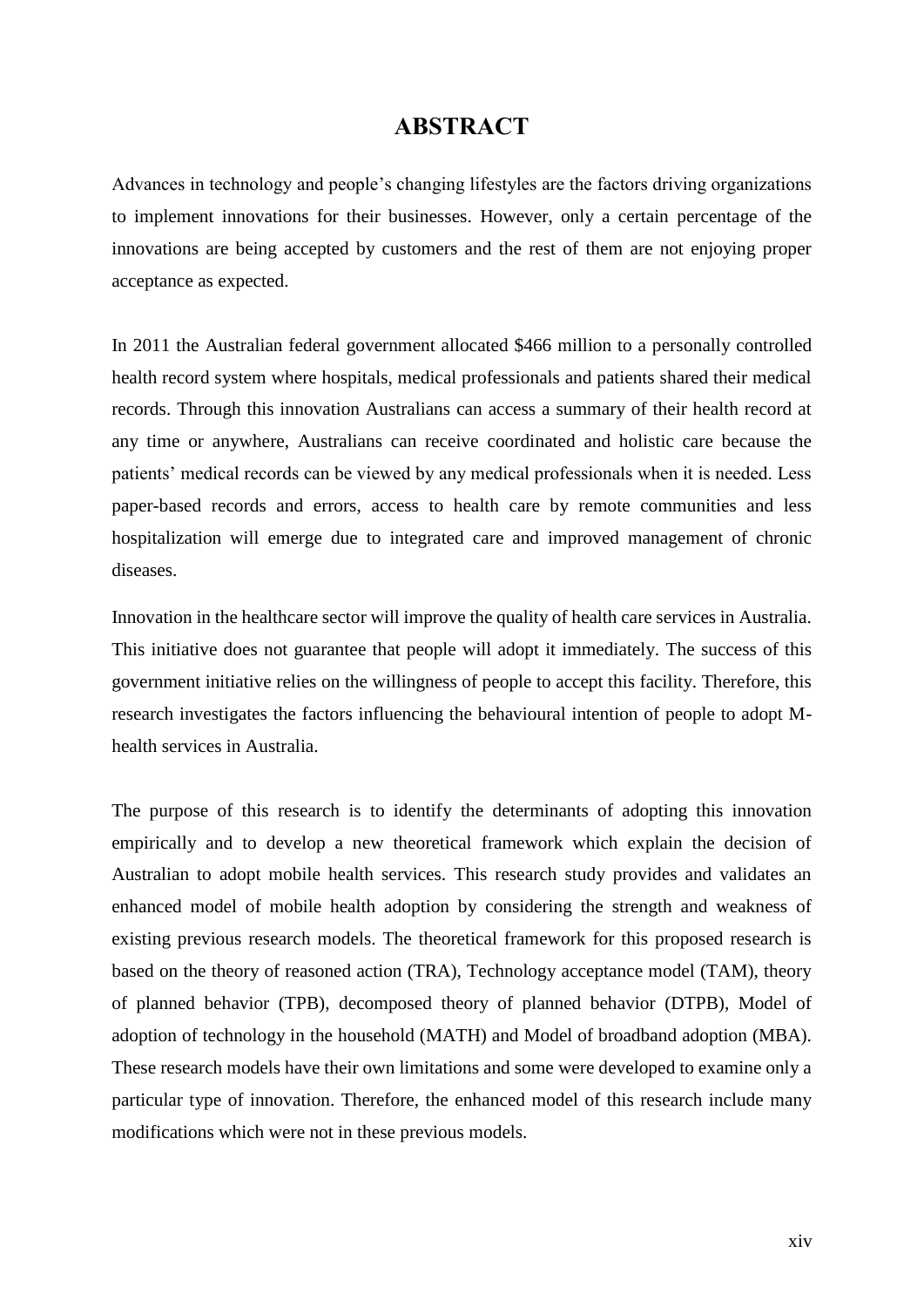The enhanced model of this research include numerous factors found in previous research models in innovation adoption and combines those factors which were suggested through previous research models. In addition, the enhanced model of this research include more variables from the studies which were considered as innovation acceptance-related studies to develop it as a comprehensible model of innovation adoption. Therefore, the prediction strength of this model may goes beyond the previous research models.

Quantitative research method has been used and the data has been collected through questionnaires. The empirical results indicate that the proposed research model of this thesis is supported and capable to identify the behavioural intention of the users in adopting M- health services.

The findings show that the Utilitarian outcome, Service quality, knowledge, ease of use, Federal government policy, social media influence, social network and peer influence are the main variables to explain the adoption of this innovation. Moreover, the result shows that the demographic factors such as age, gender, education and income has influenced innovation adoption. The theoretical framework has been developed in this research offers a complete theoretical base to improve the understanding of innovation adoption by users. This study provides contributions to knowledge and practice for the government body who is in charge to implement and monitor mobile health services in Australia.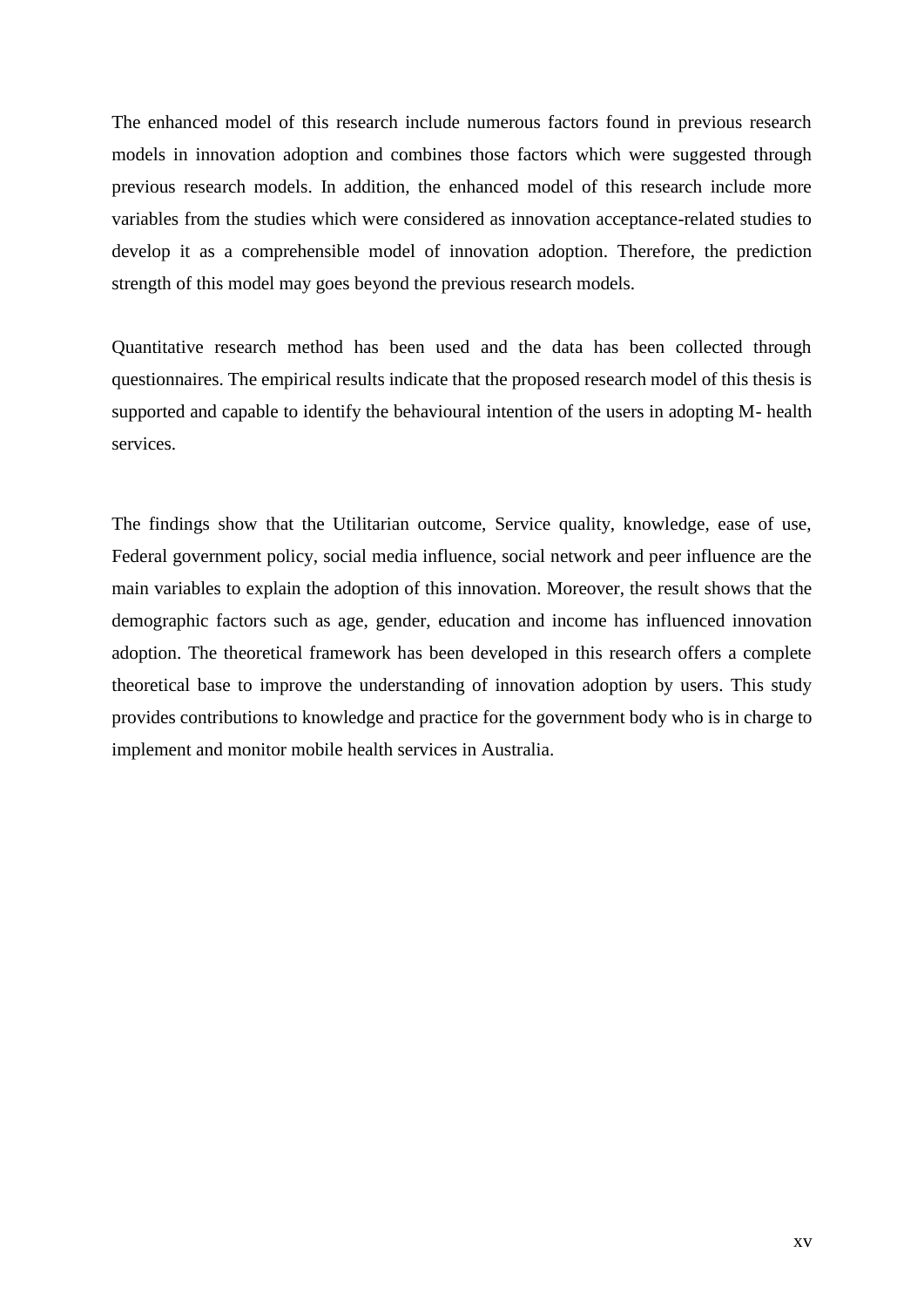### **LIST OF TABLES**

| 2.1  |                                                                                 |  |
|------|---------------------------------------------------------------------------------|--|
| 2.2  | The connection between health care services and characteristics of services  42 |  |
| 2.3  |                                                                                 |  |
| 2.4  |                                                                                 |  |
| 3.1  |                                                                                 |  |
| 3.2  |                                                                                 |  |
| 3.3  |                                                                                 |  |
| 5.1  |                                                                                 |  |
| 6.1  |                                                                                 |  |
| 6.2  |                                                                                 |  |
| 6.3  |                                                                                 |  |
| 6.4  |                                                                                 |  |
| 6.5  |                                                                                 |  |
| 6.6  |                                                                                 |  |
| 6.7  |                                                                                 |  |
| 6.8  | Variables, Means, Standard Deviations and Scale Reliability  166                |  |
| 6.9  |                                                                                 |  |
| 6.10 |                                                                                 |  |
| 6.11 |                                                                                 |  |
| 6.12 |                                                                                 |  |
| 6.13 |                                                                                 |  |
| 6.14 |                                                                                 |  |
| 6.15 |                                                                                 |  |
| 6.16 |                                                                                 |  |
| 6.17 |                                                                                 |  |
| 6.18 |                                                                                 |  |
| 6.19 |                                                                                 |  |
| 6.20 |                                                                                 |  |
| 6.21 |                                                                                 |  |
| 6.22 |                                                                                 |  |
| 6.23 |                                                                                 |  |
| 6.24 |                                                                                 |  |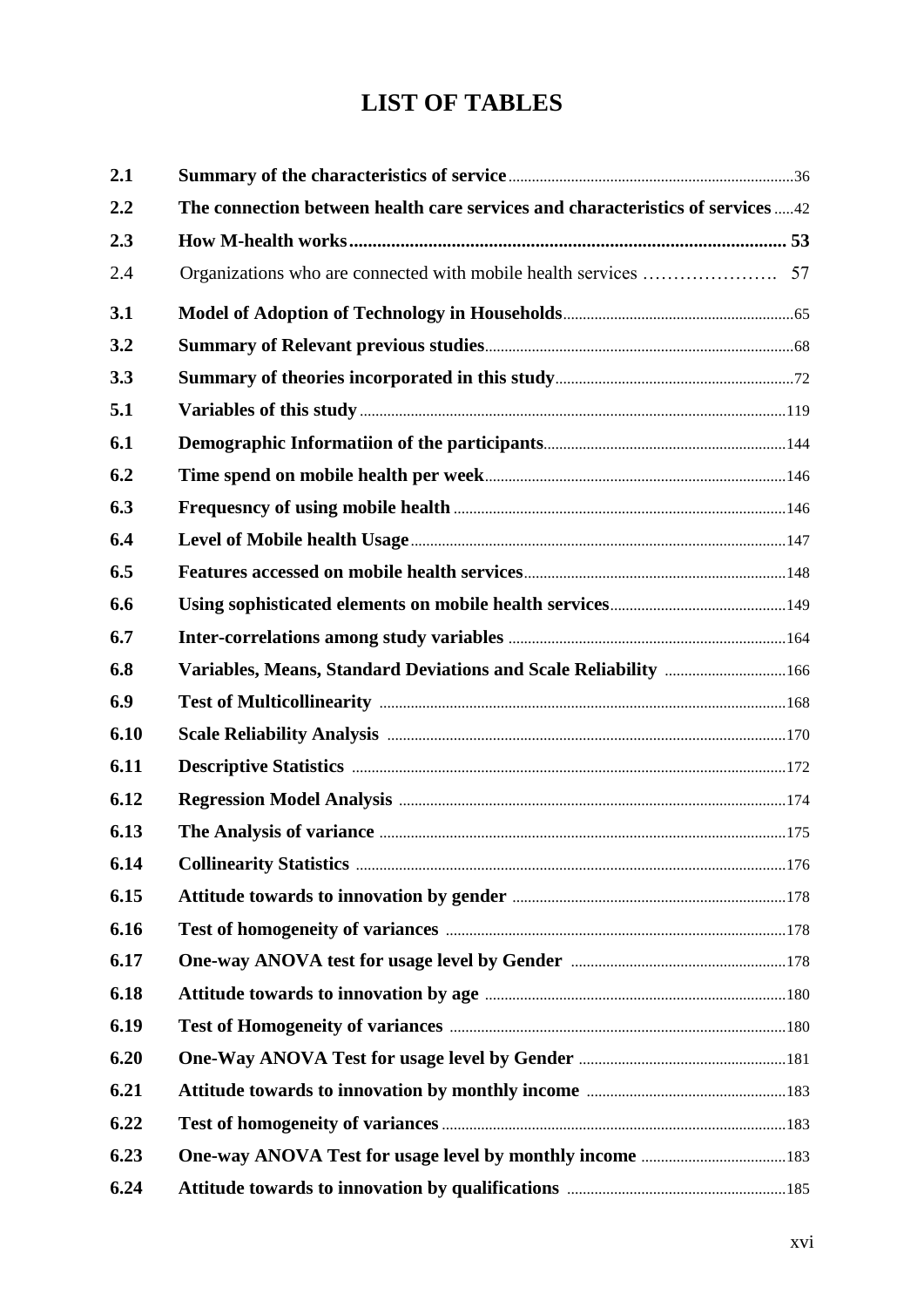| 6.25 |  |
|------|--|
| 6.26 |  |
| 6.27 |  |
| 6.28 |  |
| 6.29 |  |
| 6.30 |  |
| 6.31 |  |
| 6.32 |  |